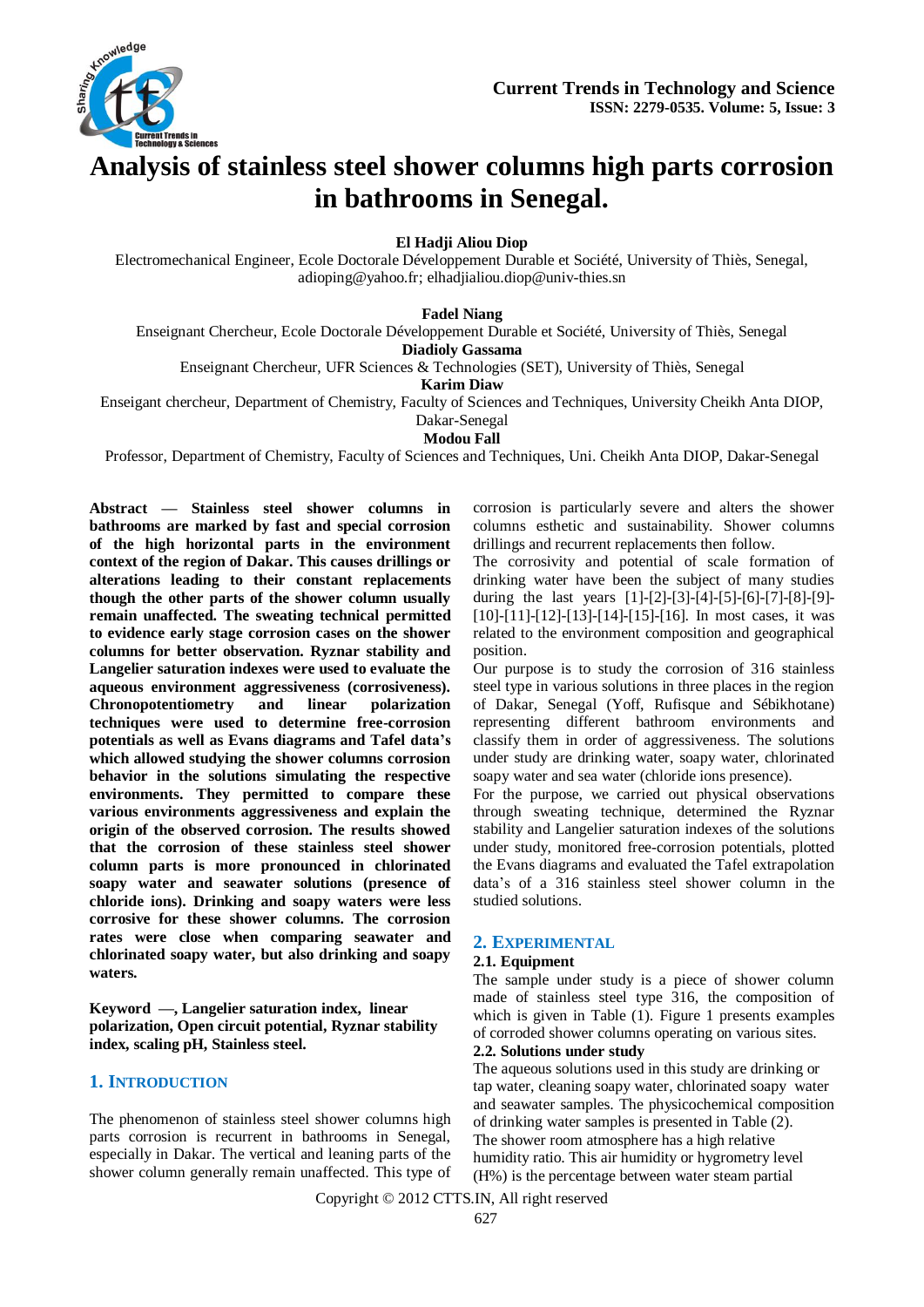

# **Current Trends in Technology and Science ISSN: 2279-0535. Volume: 5, Issue: 3**

pressure in air and saturated vapor pressure at the same temperature [17].

Table (1**)** 316 stainless steel chemical composition (Source: Nouvelle Plomberie Sanitaire, PO. Box. 35701, Dakar, Senegal).

| Element | $\mathcal{C}$ | Si | Mn | P | S | Ni                                                        | Cr | Mo |
|---------|---------------|----|----|---|---|-----------------------------------------------------------|----|----|
| %       |               |    |    |   |   | $0.05$   0.74   2.03   0.02   0.01   10.33   17.19   2.34 |    |    |



Fig. 1. Corroded shower column's high part; (a): Sebikhotane site; (b): Yoff site (seaside)

|                                                    | Drinking water (A) | Drinking water (B) | Drinking water $(C)$ |  |
|----------------------------------------------------|--------------------|--------------------|----------------------|--|
| pH                                                 | 7.1                | 7.1                |                      |  |
| Temperature                                        | 26                 | 26                 | 26                   |  |
| Conductivity ( $\mu$ s cm <sup>-1</sup> )          | 441                | 450                | 650                  |  |
| Total hardness $(10^{-4} \text{ mol } L^{-1})$     | 16                 | 17.6               | 31.2                 |  |
| Ca hardness $(10^{-4} \text{ mol } L^{-1})$        | 12                 | 12.8               | 28                   |  |
| Mg hardness $(10^{-4} \text{ mol } L^{-1})$        |                    | 4.8                | 3.2                  |  |
| Total alkalinity $(10^{-4} \text{ mol } L^{-1})$   | 13.6               | 15.6               | 33.6                 |  |
| $\overline{CI}^{\cdot}$ (mg $L^{\cdot}$            | 8                  | 6                  | 5                    |  |
| $\overline{NO_3}$ (mg $L^{-1}$ )                   | 3,4                | 1,5                | $\mathfrak{D}$       |  |
| $\overline{{\rm SO}_4{}^{2-}}$ (mg L <sup>-1</sup> | 21                 | 22                 |                      |  |
| $\overline{Na^+}$ (mg $L^{-1}$ )                   | 35                 | 27                 | 14                   |  |
| $K^+$<br>$(mg L^{-1})$                             | 12.2               | 21.7               | 8.3                  |  |

Table (2) physicochemical characteristics of drinking water solutions of Yoff Layene (A), Rufisque (B) and Sebikhotane (C).

This moisture content was measured by a hygrometer type Fluke 975V maintained 1 m above the floor. The results of relative humidity measurements were:  $77\% \pm 3$ (Yoff), 79% ± 3 (Rufisque), 70% ± 2 (Sébikhotane). Figure 2 shows the localizations of study sites in Dakar.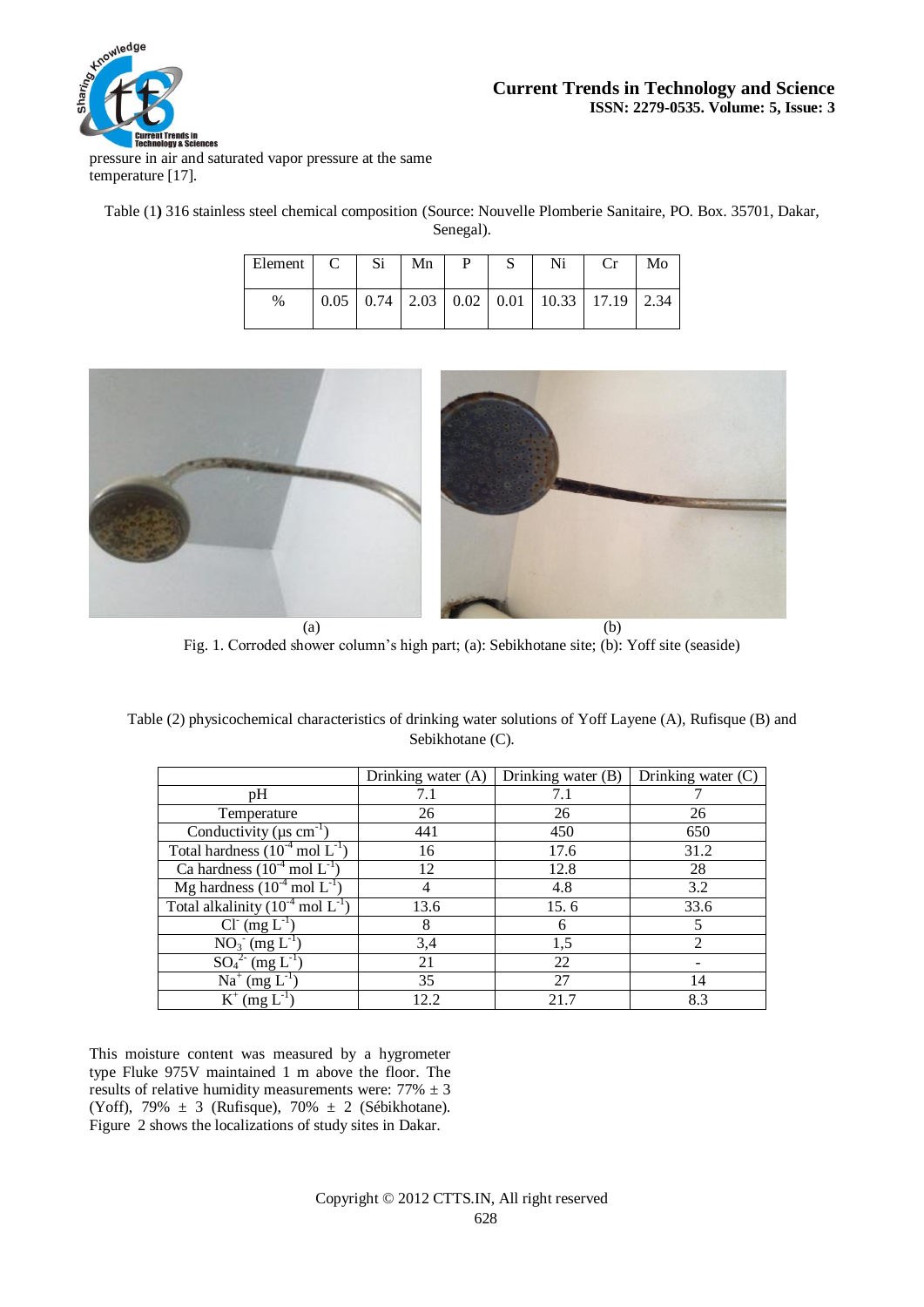

Fig. 2. Map of the region of Dakar, Senegal.

# **2.3. Experimental methods**

#### **2.3.1. Physical observation through sweatingpenetrant testing**

The sweating-penetrating testing is an industrial process for welds quality checking. It consists in cleaning the welds surfaces with a solvent, penetrating the cracks or weld defects with a coloring initial treatment product. After a certain time, the color revealing agent permitted to trace the weld defaults or surface defects [18]. In our case the surface defects noticed correspond to corroded zones noted on Fig. 1. We cleaned the shower column's surface with a clean cloth while making sure that the corrosion products were not removed. Then we applied on the surface during 5 minutes a cloth soaked with a DR60 type solvent (Sherwin Inc.), thus permitting a removal of the fats. After cleaning, the alloy was attacked by a penetrating purple coloring type DP55 (Sherwin Inc.) during 15 minutes to enable the entrance of the dye in all the surface defects. The surface was again cleaned with a dry cloth, then with water before sun drying for 2- 3 minutes. Finally, we applied a white DR100 type revealing product (Sherwin Inc.) and observed after 10 minutes, surface defects (corrosion) characterized by a revelation in purple of the incursions absorbing the colorant, the not corroded parts were not penetrated by the dye and remained white (color of the tracer product). The sweating-penetrant testing results are presented on Fig. 3.



## **Current Trends in Technology and Science ISSN: 2279-0535. Volume: 5, Issue: 3**

The purple-colored points represent the corrosion pittings locations on the shower column. The unaffected parts of the metal were identifiable by the white color of the indicative product. We could therefore locate and underline the corrosion pittings.

The sweating-penetrant testing was thus suitable for better finding defects areas and work directly on the considered parts for repair or replacement.

**2.3.2. Ryznar and Langelier aggressiveness indexes.** The Langelier stability (LSI) and Ryznar stability (RSI) indexes permitted to characterize the solutions through the analytical criterion of under saturation or supersaturation in calcium carbonate  $(CaCO<sub>3</sub>)$  [19].

These indexes indicate a water tendency to corrosion, to equilibrium or to  $CaCO<sub>3</sub>$  precipitation (insulating protective layer) depending on the saturation pH level and the actual pH  $[11]$ -[19]. The saturation pH (pH<sub>s</sub>) as well as LSI and RSI indexes are calculated using the LPLWIN V5 software based on the aqueous solution physicochemical composition(temperature, dissolved salts mass concentration, hardness, alkalinity, pH) [12]. The RSI and LSI as functions of  $pH$  and  $pH_s$  are represented by (1) and (2).  $\vec{R}$   $\vec{S}$  =  $2nH$ 

| $RSI = 2pHs - pH$ |     |
|-------------------|-----|
| $LSI = pH - pHS$  | (2) |

pH<sub>S</sub> is calculated according to the formula of Langelier in (3) [19]:

 $pH_S = pK_2 - pK_S - log [Ca^{2+}] - log [HCO_3]$  $(3)$  $K<sub>S</sub>$ , Solubility constant of CaCO<sub>3</sub>.  $K_2$ ,  $2<sup>nd</sup>$  acidity constant of carbonic acid.

 $[Ca^{2+}]$ , molar concentration in calcium ion (mol  $L^{-1}$ ).

[HCO<sub>3</sub><sup>-</sup>], molar concentration in hydrogenocarbonate ion  $\pmod{L^{-1}}$ .

#### **2.3.3. Chronopotentiometry.**

The metallic samples external surfaces were cleaned with abrasive papers (P300 and P800 successively) in order to remove the surface oxides layers before rinsing them using a squeeze bottle of distilled water. A sampling of the solutions was then carried out in the selected sites. Ag/AgCl electrode (+198 mV relative to normal hydrogen electrode) was used as the reference. The working electrode was constituted by the shower column and the counter-electrode was a stainless steel grid with a large surface. The electrochemical measurements were performed with a µAutolab III + FRA II, potentiostat/galvanaostat, controlled by the GPES software. The open-circuit potential vs. time (2 hours) were recorded after 30 minutes of stabilization.

Fig. 3. Revelation of corrosion pitting through sweatingpenetrant testing.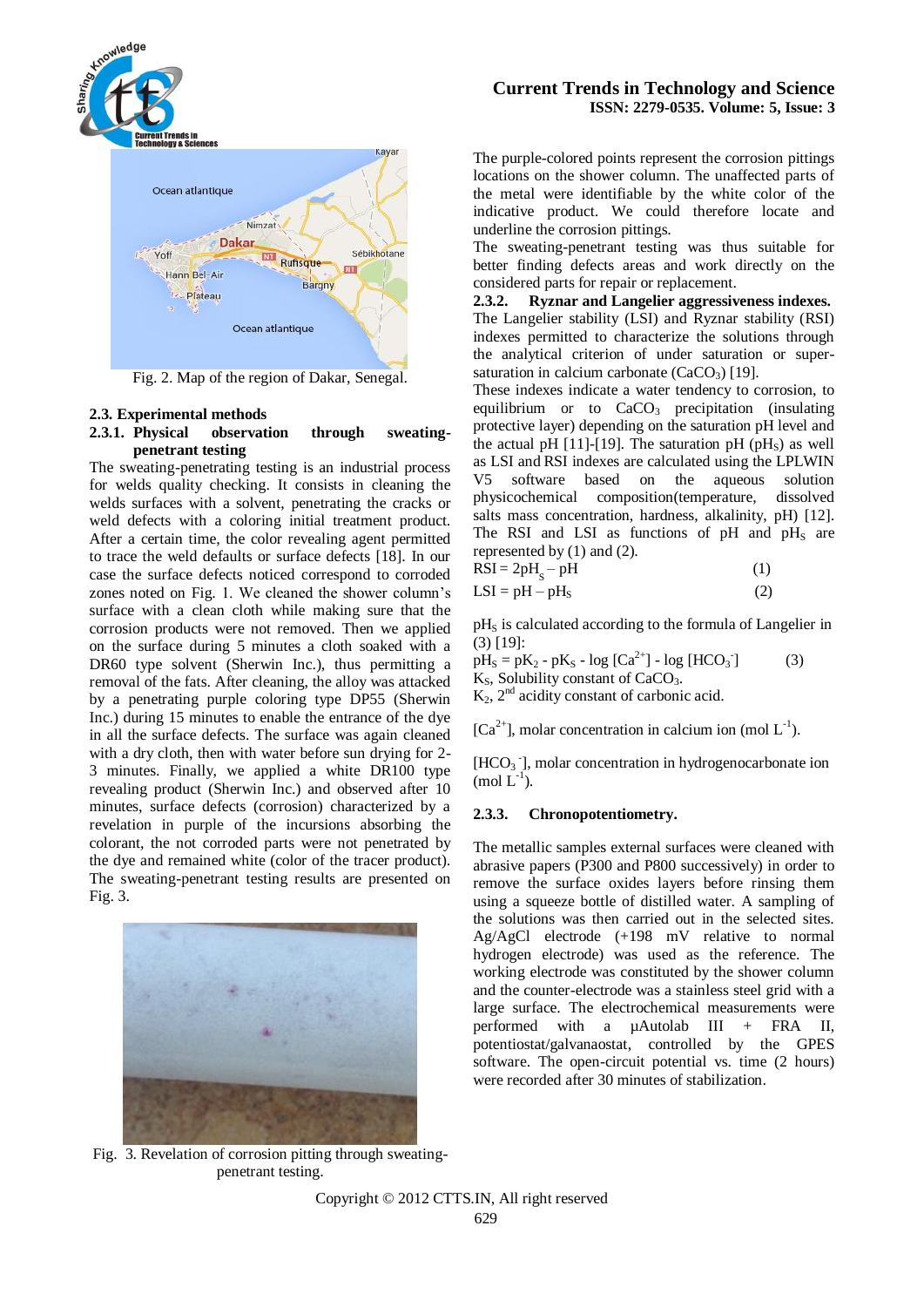

#### **2.3.4. Linear polarization (Evans diagram and Tafel extrapolation).**

The method consists in linearly varying the potential in a suitable range, including the equilibrium potential, so that the metal or the alloy behaves as a cathode then an anode. We noted that in its anodic behavior, a slight degradation of the metal was observed. The measurements were done just after the free-corrosion potential measurements. The scanning rate was 1 mV/s in the explored potential domain for a cycle. The potential scanning ranged from - 336 to 501.3 mV/Ag/AgCl for drinking water, from -798 to 202.3 mV/Ag/AgCl for soapy water, from -1118 to -27 mV/Ag/AgCl for chlorinated soapy water, and from - 1073 to -72.3 mV/Ag/AgCl for seawater.

## **3. RESULTS AND DISCUSSIONS**

**3.1. Ryznar and Langelier aggressiveness indexes.** The RSI and LSI were determined on 6 water samples: 3 drinking water samples from 'Sénégalaise Des Eaux (SDE)' public water supply network, collected in Yoff Layene (A), Rufisque (B) and Sebikhotane (C) sites, chlorinated soapy water, soapy water and a seawater. The results are summarized in Table (3). The scaling or corrosion tendencies of aqueous samples can be predicted by combining LSI and RSI results interpretations according to Tables (4) and (5).

Table (3) Langelier and Ryznar indexes for drinking water samples from Yoff Layene (A), Rufisque (B) and Sebikhotane (C) sites and for chlorinated soapy water, soapy water and seawater samples.

| Samples                   | A)     | B)     | (C) | Chlorinated | Soapy water | Sea water |
|---------------------------|--------|--------|-----|-------------|-------------|-----------|
|                           |        |        |     | soapy water |             |           |
| pHs                       | 7.5    | 7.4    | 6.9 | 7.6         |             | 8.9       |
| pH                        | 7.1    | 7.1    | 7.0 | 7.4         | 7.8         | 8.5       |
| Temperature $(^{\circ}C)$ | 20     | 20     | 20  | 20          | 20          | 20        |
| <b>LSI</b>                | $-0.4$ | $-0.3$ | 0.1 | $-0.2$      | $-0.4$      | $-0.4$    |
| <b>RSI</b>                | 7.9    | 7.7    | 6.8 | 7.8         | 8.6         | 9.3       |

#### Table 4: Interpretation of Riznar stability index (RSI) values [15].

| <b>RSI</b>  | Tendances                 |
|-------------|---------------------------|
| $4 - 5$     | Important scaling         |
| $5 - 6$     | Low scaling               |
| ճ - 7       | <b>Balance</b>            |
| $7 - 7.5$   | Slight corrosiveness      |
| $7.5 - 8.5$ | Significant corrosiveness |
| > 8.5       | Important corrosiveness   |

Table (5) Interpretation of Langelier saturation index (LSI) values [15].

| <b>LSI</b>           | Tendency                                  |  |  |  |  |  |
|----------------------|-------------------------------------------|--|--|--|--|--|
| $\langle -2 \rangle$ | Important corrosion                       |  |  |  |  |  |
| $-2 <$ LSI $<$ -     | Significant corrosion                     |  |  |  |  |  |
| 0.5                  |                                           |  |  |  |  |  |
| $-0.5 <$ LSI $< 0$   | Slightly<br>non-scale<br>corrosive<br>but |  |  |  |  |  |
|                      | forming                                   |  |  |  |  |  |
|                      | Balanced but pitting                      |  |  |  |  |  |
| $0 <$ LSI $< 0.5$    | Slightly scale forming and corrosive      |  |  |  |  |  |
| $0.5 <$ LSI $<$ 2    | Scale forming but non corrosive           |  |  |  |  |  |
|                      |                                           |  |  |  |  |  |

The Ryznar stability indexes on drinking water samples (A, B, C) are comprised between 7.5 and 8.5 for Yoff Layene (A) and Rufisque cities in Table (3). Indeed, their Langelier indexes are slightly negative (between -0.5 and 0). These results are indicative of a significant corrosiveness but without noticeable scaling [15] of these samples. In contrast, for Sebikhotane the slightly positive value of the Langelier index combined with a Ryznar index comprised between 6 and 7 suggest an equilibrium tendency with a low scale formation [15].

Regarding the 3 water samples of the environment, the Ryznar stability index values Table (3) indicated an important corrosion on soapy water and seawater and a significant corrosion on chlorinated soapy water. The Langelier saturation index values comprised between -0.5 and 0 for the three samples were compatible with a nonscale formation.

The important corrosiveness in seawater sample explains the apparently higher corrosion observed in stainless column of a coastal city (Yoff) compared to a non-coastal one (Sébikhotane) for the same duration of exposure (4 years) (Fig. 1).

The equilibrium tendency with a low scale formation on Sébikhotane drinking water samples is a quality factor consistent with works reported by Beaulieu et al. [16], which specify that drinking water (intended to human consumption) must have a calcium and carbonate balance or slightly scaling.

These aggressiveness indexes processing remain empirical and limited [20], which requires the study of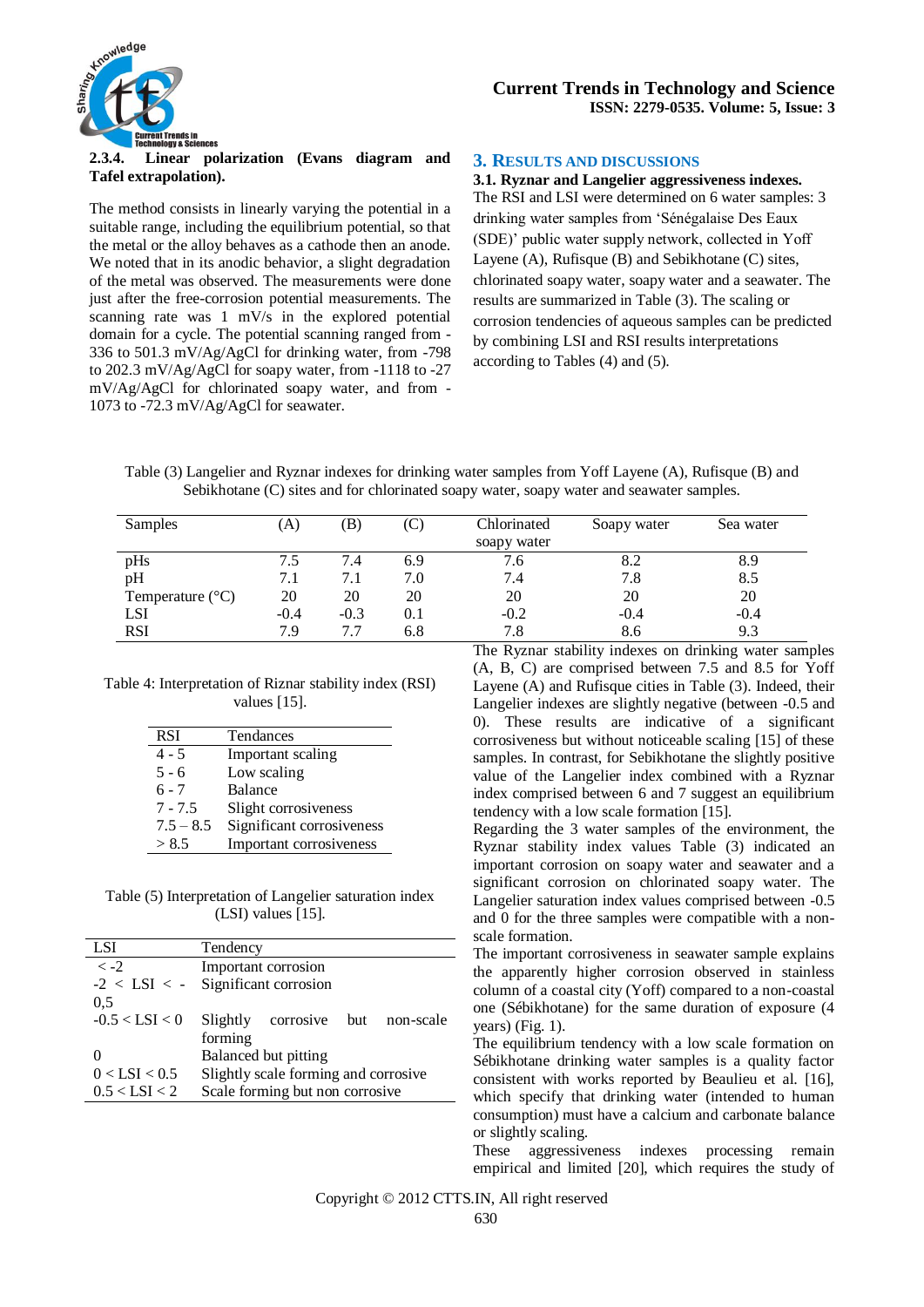

the stainless steel shower column electrochemical behavior through electrochemical and computing polarization methods in each of those environments to better understand corrosion presence or absence and the kinetics (in a corrosion case).

#### **3.2. Open-circuit potentials (OCP).**

Fig. 4 represents the curves of potential vs. time for a stainless steel shower column sample in the following electrolytes: drinking water, soapy water, chlorinated soapy water and sea water. The potential decreased in the first few minutes and this may be due to the dissolution of an oxide film that was formed on the surface [21, 22]. For all the samples, the potential seemed to stabilize to virtually constant values which were assumed to correspond to the OCP. The results also showed freecorrosion potentials stability in drinking and soapy waters, which is not the case with chlorinated soapy water and sea water. This explains why the stainless steel OCP measurements could need a longer equilibrium time, ranging from 1-2 h to gain stability.



Fig. 4. Variations of the open-circuit potential with time in various electrolytes for the stainless steel shower column.

OCP values obtained from Fig. 4 were (V/Ag/AgCl) - 0.018 for drinking water, -0.078 for soapy water, -0.091 for chlorinated soapy water and -0.286 for sea water. This showed that the stainless steel OCP was more cathodic (- 286 mV/Ag/AgCl) in sea water and that the most anodic value was obtained in drinking water (-18 mV/Ag/AgCl). **3.3. Current density– voltage curve, Evans diagram and Tafel extrapolation.**

Fig. 5 represents the polarization curves of the stainless steel shower column in the following electrolytes: drinking water, soapy water, chlorinated soapy water and sea water. The corrosion potentials  $(E_{\text{corr}})$  recorded in Fig. 4 were -0.324 V (drinking water), -0.534 V (soapy water), -0.751 V (chlorinated soapy water) and -0.967 V/Ag/AgCl (sea water). The OPC recorded in Fig. 4 were respectively -0,018, -0,078, -0.091 and -0.286 V/Ag/AgCl. Those OCP values are relatively very distant the ones from the others, which explains why this

stainless steel type free potential corrosion study needs a measuring time longer than 2 hours.

The polarization curves include a cathodic branch where we can note an overall reduction of the charge quantity or current density when the potential increases. The main corresponding reaction (4) in our case (neutral or close to neutrality and ventilated aqueous solution) would be the following:

$$
O_2 + 2H_2O + 4e \longrightarrow 4OH \tag{4}
$$

The anodic curves branches present an attack of the stainless steel varying from -0,3 to -0.24 V/Ag/AgCl in drinking water, from -0.53 to -0.44 V/Ag/AgCl in soapy water, from -0.74 to -0.67 V/Ag/AgCl in chlorinated soapy water and from -0.95 to -0.52 V/Ag/AgCl in sea water. This corrosion phase corresponds to alloy dissolution in all the environments under study (even corrosion) [23].

The attack is followed by quite stationary level for the current density values between -0.24 and -0,08 V/Ag/AgCl for drinking water and between -0.44 and - 0.17 V/Ag/AgCl for soapy water. These low current density increases correspond to the passivity or creation of thin protective layers on the stainless steel surface. This phase is followed by a transpassivity or loss of passivity for a continuous or uniform corrosion starting from -0.085 V/Ag/AgCl for drinking water and -0.17 V/Ag/AgCl for soapy water until the polarization ends.

A fast pitting corrosion is noted in soapy chlorinated water and seawater since the respective potentials of - 0.67 and -0.52 V/Ag/AgCl until the polarization ends. This indication is confirmed by the free-corrosion potential curves in Fig. 3 which clearly show a continuous decrease consistent with an attack of the steel. The presence of chloride ions in those solutions could justify this important corrosion. In fact, the chloride ions would disperse the stainless steel passivity products. The chloride ions aggressiveness is caused by their small size (small diameter), their polarity nature and their mobility [24]. This is testified by the shower column observation in seaside Fig. 1 (b) dwellings (presence of chloride in the humid air) which present more accentuated corrosion degrees than in the other areas.

The Tafel extrapolation data summarized in Table (6) show that the shower column corrosion speeds are relatively similar in the solutions of sea water  $(209.4x10^{-5})$ mm/year) and chlorinated soapy water  $(186.7 \times 10^{-5})$ mm/year) on one hand, and in the solutions of drinking water  $(1.318x10^{-5}$  mm/year) and soapy water  $(1.96.10^{-7})$  $\delta$ mm/year) on the other.

Copyright © 2012 CTTS.IN, All right reserved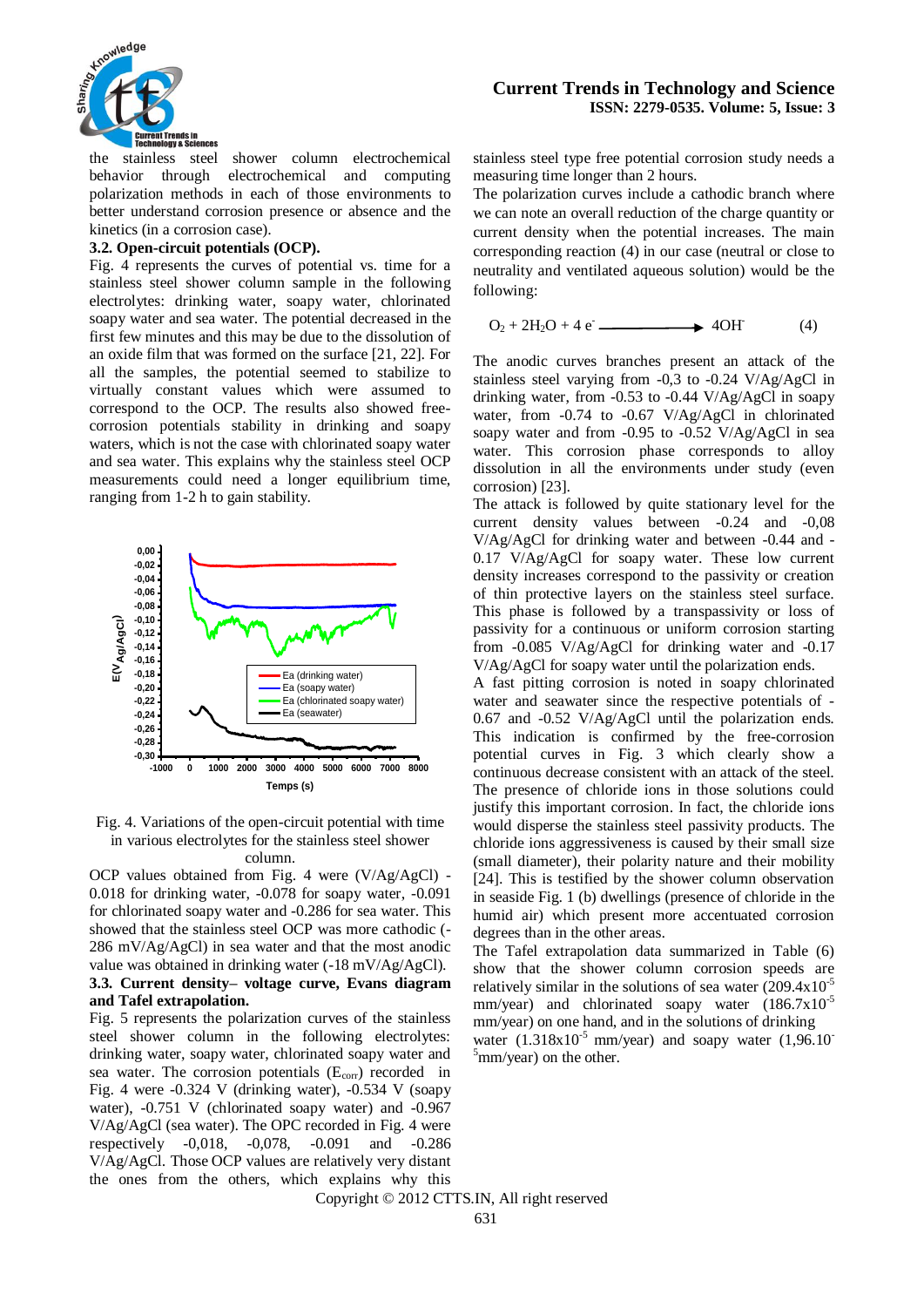

# Fig. 5. The Evans diagrams of the stainless steel shower column in various electrolytes.

The corrosion speeds for seawater and chlorinated soapy water are at least 95 times more important than in drinking water and soapy water solutions.

# **Current Trends in Technology and Science ISSN: 2279-0535. Volume: 5, Issue: 3**

Likewise the polarization resistances are more important in drinking water  $(5.4 \times 10^{44} \text{ ohm})$  and soapy water  $(4.2x10^{+4}$  ohm) solutions than in chlorinated soapy water  $(1.1x10^{+3}$  ohm) and sea water  $(5.5x10^{+2}$  ohm) solutions. This is in accordance with the corrosion speeds tendencies discussed above.The corrosion currents and their densities substantiate the analyses based on the corrosion speed and polarization resistance. Thus most important currents or current densities correspond to a most important corrosion in general case.

The corrosion potentials observed and calculated according to Tafel extrapolations datas are very close for each solution under study.

The higher ions concentrations in seawater chlorinated soapy are responsible for the existence of "critical" electrochemical corrosion potentials by pitting on the stainless steel. The hypochlorite ions (ClO<sup>-</sup>) intervene as

| Aqueous solutions                 | Drinking water         | Soapy water            | Chlorinated soapy water | Sea water       |
|-----------------------------------|------------------------|------------------------|-------------------------|-----------------|
| Observed $E_{corr}$ (V/Ag/AgCl)   | $-0.32$                | $-0.53$                | $-0.75$                 | $-0.969$        |
| Calculated $E_{corr}$ (V/Ag/AgCl) | $-0.32$                | $-0.53$                | $-0.74$                 | $-0.978$        |
| $J_{\rm corr}$ ( $\mu A/cm^2$ )   | 0.009656               | 0.01436                | 1.367                   | 1.534           |
| $I_{\text{corr}}(\mu A)$          | 0.0728                 | 0.1083                 | 10.31                   | 12              |
| $R_p$ ( $\Box$ /cm <sup>2</sup> ) | $1.828 \times 10^{-5}$ | $1.263 \times 10^{+5}$ | $0.024 \times 10^{+5}$  | $0.015x10^{+5}$ |
| $R_p(\Box)$                       | $5.429 \times 10^{-4}$ | $4.204 \times 10^{+4}$ | $0.106x10^{+4}$         | $0.055x10^{+4}$ |
| Corrosion rate (mm/year)          | $1.318x10^{-5}$        | $1.96x10^{-5}$         | $186.7x10^{-5}$         | $209.4x10^{-5}$ |
| $\beta$ a (V/dec.)                | 0.143                  | 0.133                  | 0.172                   | 0.215           |
| $\beta c$ (V/dec.)                | 0.06                   | 0.79                   | 0.15                    | 0.07            |
| Samples surface $(cm2)$           | 7.53                   | 7.53                   | 7.53                    | 7.53            |

#### Table (6) Tafel data summary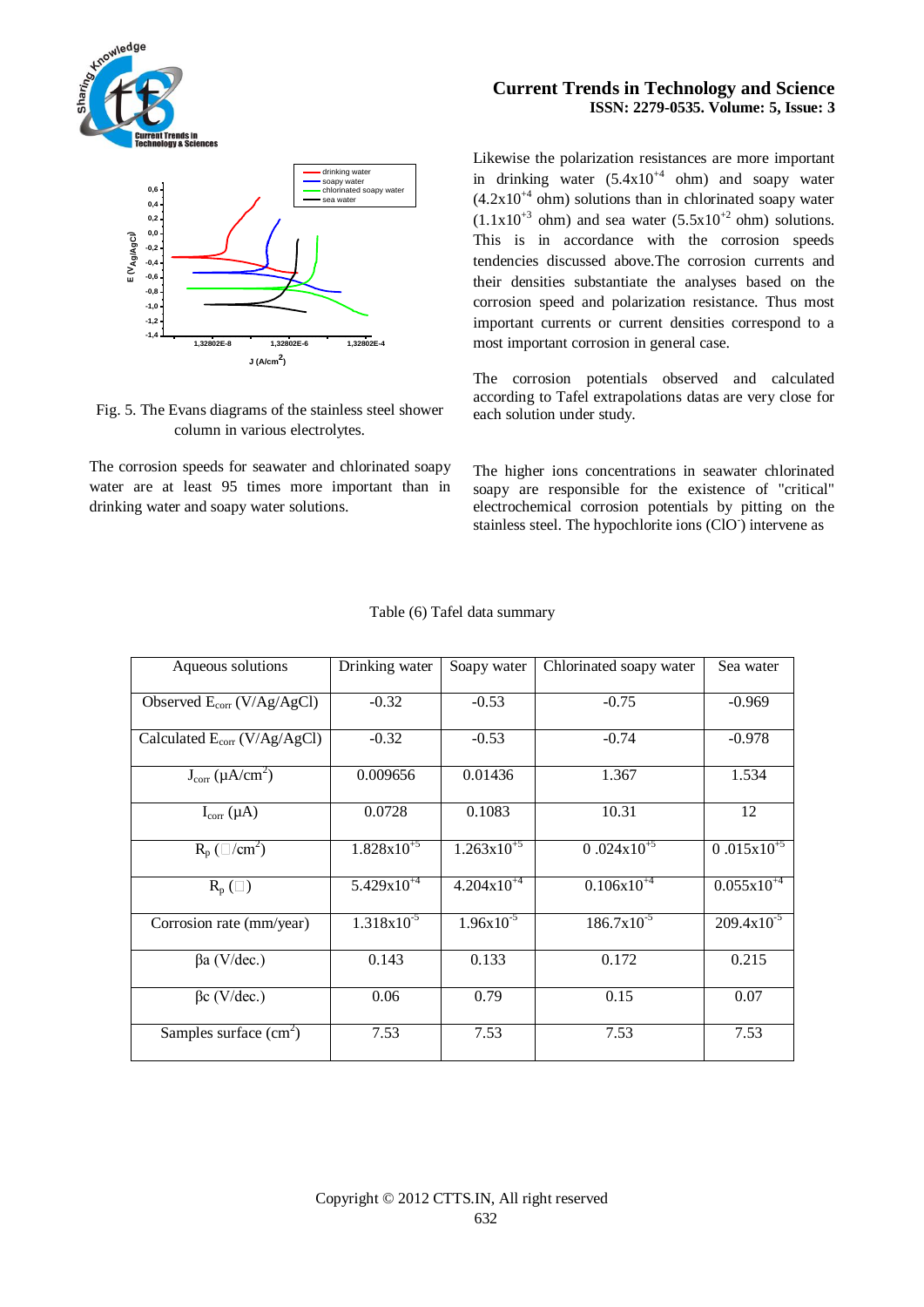

oxidizing agents which increases the free-corrosion potential until values equal or superior to critical values, thus causing a natural corrosion of the steel and therefore an increase its corrosion speed [25]. Besides, the stainless steel corrosion by the hypochlorite ions is corroborated by other studies [26]-[27]-[28].

The relatively low corrosion speeds are explained by the presence of calcium carbonate  $(CaCO<sub>3</sub>)$  in drinking water according to the conclusions of the Ryznar and Langelier indexes, and also soap presence. Glue and soap cause no difficulty to corrosion which explains close corrosion speeds between drinking water and soapy water, whereas calcium carbonate is a corrosion inhibiting substance [29].

# **9. CONCLUSION**

This study showed that stainless steel shower column corrosion is more emphasized in seawater and chlorinated soapy water. The chloride presence in both media would be the cause, through the destructive attack of stainless steel passivity layers. Moreover, corroded samples observation shows that Yoff Layene site, closed to the sea, therefore probably more rich in chloride ions in the air, presents more important corrosiveness than Sébikhotane site. The material (stainless steel 316 column) is not appropriate for seaside use or cleaning with chlorinated soapy water. The results permit to establish that the stainless steel 316 behavior in seawater is nearly the same in chlorinated soapy water. This testifies that this material is neither adapted to marine atmosphere (moist and rich in chloride), nor to cleaning methods using chlorinated soapy water.

Drinking water and soapy water solutions are not very corrosive (very slow speed) towards stainless steel.

That is consistent with the absence of visual corrosion on the shower columns vertical parts in contact with city water and soapy water during shower and washing.

The sweating-penetrant testing as an observation method can help better locate corrosion pitting and their density however as it does not indicate the pitting depth.

This work creates prospects for further study on dust deposits impact and the surface condition, thus, of the internal microstructure related to stainless steel 316 shower column thermal treatments on the results submitted in this study.

## **ACKNOWLEDGMENT**

The authors express particular thanks to UCAD electrochemistry laboratory managers for making theirs equipments and products available to them during experiments, namely Professor Modou FALL, lecturer Karim DIAW and M. Diadioly Gassama, Assistant Professor at the University of Thiès.

## **REFERENCE**

- [1] V.S. Marangou, K. Savvides, First desalination plant in Cyprus and corrosion control product water aggresivity,Desalination, 138, pp. 251-258, 2001.
- [2] M. Shams, A. Mohamadi, S.A. Sajadi, Evaluation of Corrosion and Scaling Potential of Water in Rural Water Supply Distribution Networks of Tabas, Iran, World Applied Sciences Journal, 17(11), pp. 1484- 1489, 2012.
- [3] J. Orlikowski, A. Zielinski, K. Darowicki, S. Krakowiak, K. Zakowski, P. Slepski, A. Jazdzewska, M. Gruszka, J. Banas, Research on causes of corrosion in the municipal water supply system, Case Studies in Construction Materials, 4, pp. 108–115, 2016.
- [4] K. Zakowski, K. Darowicki, J. Orlikowski, A. Jazdzewska, S. Krakowiak, M. Gruszka, J. Banas, Electrolytic corrosion of water pipeline system in the remote distance from stray currents-Case study, Case Studies in Construction Materials, 4, pp. 116– 124, 2016.
- [5] Jo. Choi, B.G. Choi, S. Hong, Effects of NF treated water on corrosion of pipe distribution system and its implications to blending with conventionally treated water, Desalination, 360, pp. 138–145, 2015.
- [6] M.R. Choudhury, M.K. Hsieh, R.D. Vidic, D.A. Dzombak, Corrosion management in power plant cooling systems using tertiary-treated municipal wastewater as makeup water, Corrosion Science 61, pp. 231–241, 2012.
- [7] A.M. Shams El Din, Three strategies for combating the corrosion of steel pipes carrying desalinated potable, Desalination, 238, pp. 166–173, 2009.
- [8] P. Melidis, M. Sanozidou, A. Mandusa, K. Ouzounis, Corrosion control by using indirect methods, Desalination, 213, pp. 152–158, 2007.
- [9] E.Al-Rawajfeh, Ehab M. Al-Shamaileh, Assessment of tap water resources quality and its potential of scale formation and corrosivity in Tafila Province, South Jordan Aiman, Desalination, 206, pp. 322– 332, 2007.
- [10] S.S. Kumar, A. Suriyanarayanan, B.S. Panigrahi, Studies on performance of indices in cooling water system, Indian Journal of Chemical Technology, 19, pp. 75-80, 2012.
- [11] Mokhtari, S. A., Aalighadri, M., Hazrati, S., Sadeghi, H., Gharari, N., & Ghorbani, L.,Evaluation of corrosion and precipitation potential in Ardebil drinking water distribution system by using Langelier & Ryznar Indexes, Journal of Health 1 (1), pp. 14-23, 2010.
- [12] Taghipour, H., Shakerkhatibi, M., Pourakbar, M., Belvasi, M., Corrosion and scaling potential in drinking water distribution system of Tabriz, northwestern Iran, Health promotion perspectives, 2(1),pp. 103, 2012.